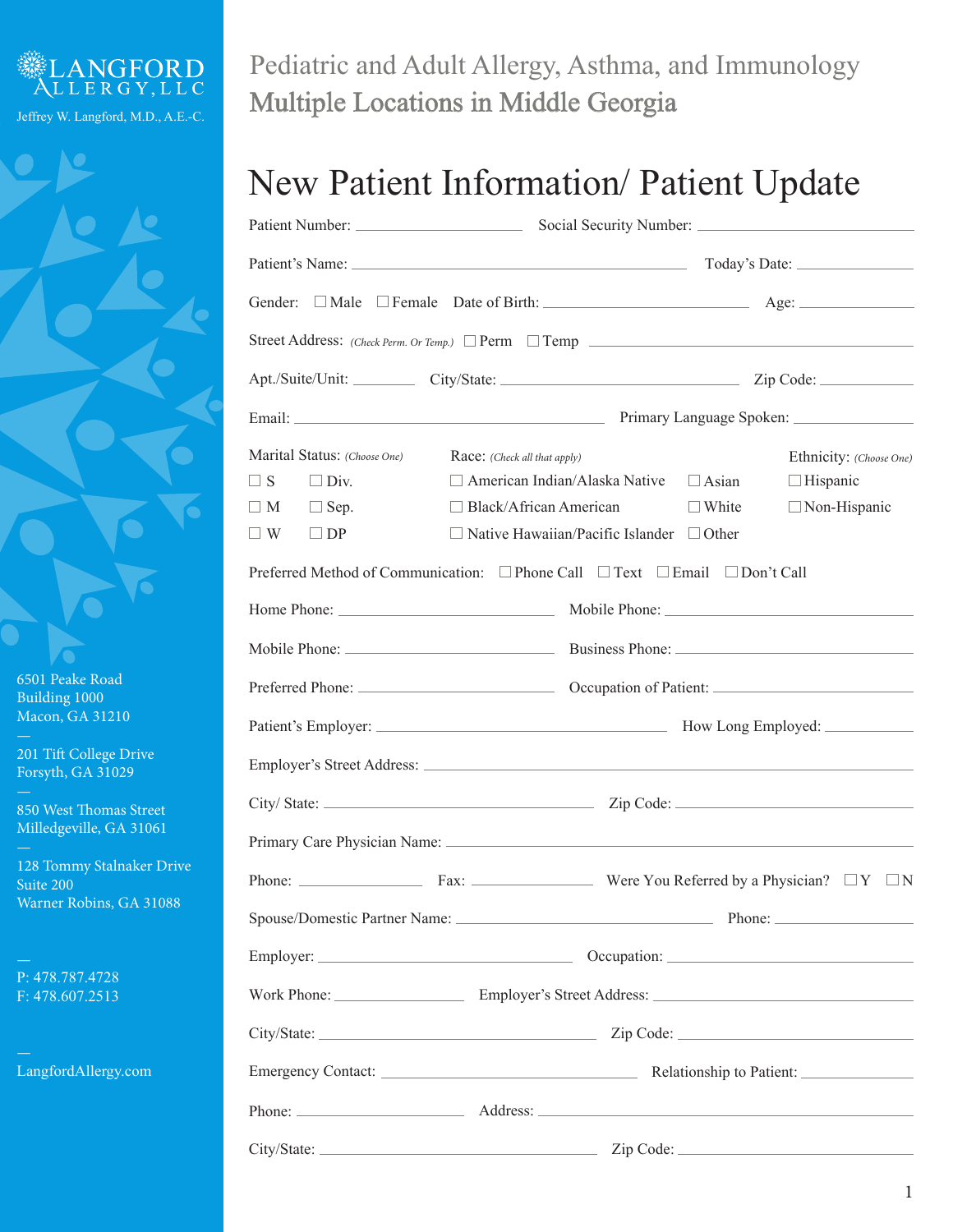### IF THE PATIENT IS A MINOR OR STUDENT

|                              | Father's Name: The Commission of the Commission of the Commission of the Commission of the Commission of the Commission of the Commission of the Commission of the Commission of the Commission of the Commission of the Commi |  |
|------------------------------|--------------------------------------------------------------------------------------------------------------------------------------------------------------------------------------------------------------------------------|--|
|                              |                                                                                                                                                                                                                                |  |
|                              | Zip Code:                                                                                                                                                                                                                      |  |
|                              |                                                                                                                                                                                                                                |  |
|                              |                                                                                                                                                                                                                                |  |
|                              |                                                                                                                                                                                                                                |  |
|                              | Employer's Street Address: Business Phone: Business Phone: 2008                                                                                                                                                                |  |
|                              |                                                                                                                                                                                                                                |  |
| <b>INSURANCE INFORMATION</b> |                                                                                                                                                                                                                                |  |
|                              |                                                                                                                                                                                                                                |  |
|                              |                                                                                                                                                                                                                                |  |
|                              |                                                                                                                                                                                                                                |  |
|                              |                                                                                                                                                                                                                                |  |
|                              |                                                                                                                                                                                                                                |  |
|                              |                                                                                                                                                                                                                                |  |
|                              |                                                                                                                                                                                                                                |  |
|                              |                                                                                                                                                                                                                                |  |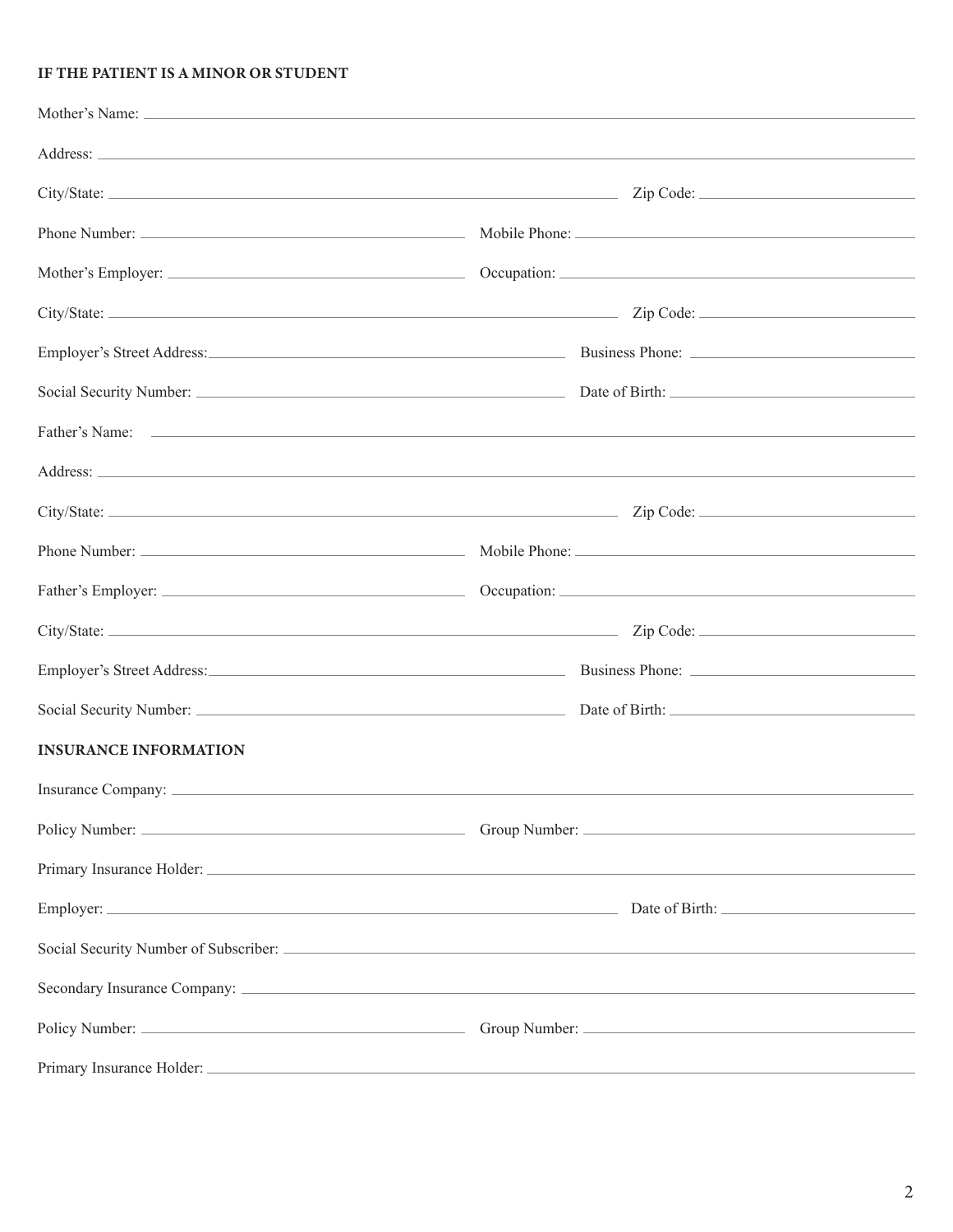### PHYSICIAN RELEASE AND ASSIGNMENT

I hereby authorize payment directly to Langford Allergy, LLC of benefits due to me from my insurance company otherwise payable to me. I further authorize the release of any medical information required by my insurance carrier(s). A copy of this authorization may be used in lieu of the original. I authorize any holder of medical or other information about me to release to the Social Security Administration and Health Care Financing Administration or its intermediaries or carriers any information needed for this or a related Medicare claim as required by law. I request payment of medical insurance benefits either to myself or to Langford Allergy, LLC who accepts assignment. I understand that I am financially responsible for charges regardless of coverage.

Patient's/Guarantor's Signature:

Date:  $\_\_$ 

## Notice of Mid-Level Providers

I understand that Langford Allergy, LLC employs a team approach to care for its patients. This team may include physicians, nurse practitioners, or physician assistants. I understand that the mid-level providers provide care under the supervision of the physician and that they may be a part of my healthcare team. This team approach allows my care to be followed by the doctor and the mid-level providers.

### Patient Consent to the Use and Procedure of Health Information for Treatment of Patient or Healthcare Operations

 , understands that as a part of my health care, Langford Allergy, LLC originates, maintains paper and/or electronic records describing my health history, symptoms, examinations and test results, diagnosis, treatment, and any plans for future care or treatment. I understand that this information serves as:

- A basis for planning my care and treatment
- A means of communication among the many healthcare professionals who contribute to my care
- A source of information for applying my diagnosis and surgical information to my bill
- A means by which a third-party payer can verify these services billed were provided
- A tool for routine healthcare operations such as assessing quality and review in the competence of healthcare professionals

I understand that Langford Allergy, LLC is not required to agree to the restrictions requested. I understand that I may revoke this consent in writing, except to the extent that the organization has already taken action in reliance thereon. I also understand that by refusing to sign this consent or revoking this consent, this organization may refuse to treat me as permitted by section 164.520 of the Code of Federal Regulations.

I further understand that Langford Allergy, LLC reserves the right to change their notice and practices prior to implementation, in accordance with Section 164.520 of the Code of Federal Regulations. Should Langford Allergy, LLC change their notice, they will send a copy of any revised notice to the address I've provided.

I wish to have the following restrictions to the use or disclosure of my health information:

Signature: Date: Date: Date: Date: Date: Date: Date: Date: Date: Date: Date: Date: Date: Date: Date: Date: Date: Date: Date: Date: Date: Date: Date: Date: Date: Date: Date: Date: Date: Date: Date: Date: Date: Date: Date: D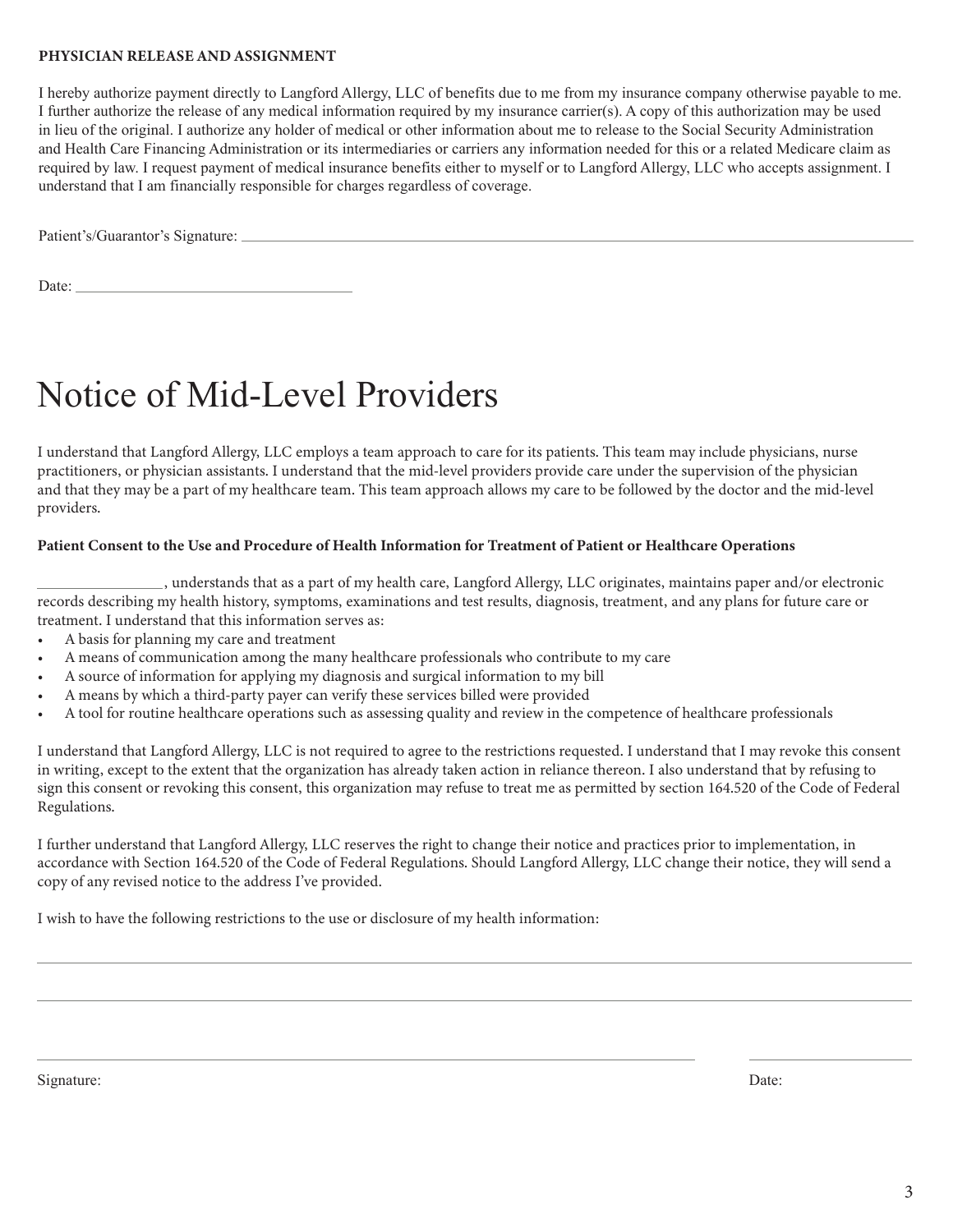

Pediatric and Adult Allergy, Asthma, and Immunology Multiple Locations in Middle Georgia

| <b>Patient History Form</b>                                                             | Today's Date:                                                                                                                                                                                             |
|-----------------------------------------------------------------------------------------|-----------------------------------------------------------------------------------------------------------------------------------------------------------------------------------------------------------|
|                                                                                         |                                                                                                                                                                                                           |
| Age: DOB: DOB: Gender: DMale Female                                                     |                                                                                                                                                                                                           |
|                                                                                         |                                                                                                                                                                                                           |
|                                                                                         | Referred by: □ Primary Care Physician: □ Other Physician - Name: __________________________________                                                                                                       |
|                                                                                         |                                                                                                                                                                                                           |
|                                                                                         | Past Medical History: (Please list all current and previous medical problems) ______________________                                                                                                      |
|                                                                                         | ,我们也不会有什么。""我们的人,我们也不会有什么?""我们的人,我们也不会有什么?""我们的人,我们也不会有什么?""我们的人,我们也不会有什么?""我们的人<br>List all surgeries and hospitalizations with associated dates:                                                        |
|                                                                                         |                                                                                                                                                                                                           |
|                                                                                         |                                                                                                                                                                                                           |
| Box Information For Pediatric Patients Only:                                            |                                                                                                                                                                                                           |
| Birth weight: ________ lbs. _______ oz. Type of Delivery: _______________________       |                                                                                                                                                                                                           |
|                                                                                         | Complications during pregnancy, delivery and/or neonatal course: $\Box$ None $\Box$ Yes, Explain:                                                                                                         |
| Immunizations/Vaccinations up-to-date? $\Box$ Yes $\Box$ No - Explain:                  |                                                                                                                                                                                                           |
| For WOMEN of child-bearing age: Are you pregnant? $\square$ No $\square$ Yes            |                                                                                                                                                                                                           |
| obtain this information from you during your office visit.                              | MEDICATIONS: Please be ready to list all medications (INCLUDING ALL INHALED<br>MEDICATIONS), vitamins and herbal supplements including doses and frequencies. The nurse will                              |
| the reaction. The nurse will obtain this information from you during your office visit. | ALLERGIES: Please be ready to list all ADVERSE EFFECTS and ALLERGIES to a medication, drug,<br>food, insect, or anything else. Be sure to give the approximate date of the reaction with a description of |

6501 Peake Road Building 1000 Macon, GA 31210

201 Tift College Drive Forsyth, GA 31029

850 West Thomas Street Milledgeville, GA 31061

128 Tommy Stalnaker Drive Suite 200 Warner Robins, GA 31088

P: 478.787.4728 F: 478.607.2513

LangfordAllergy.com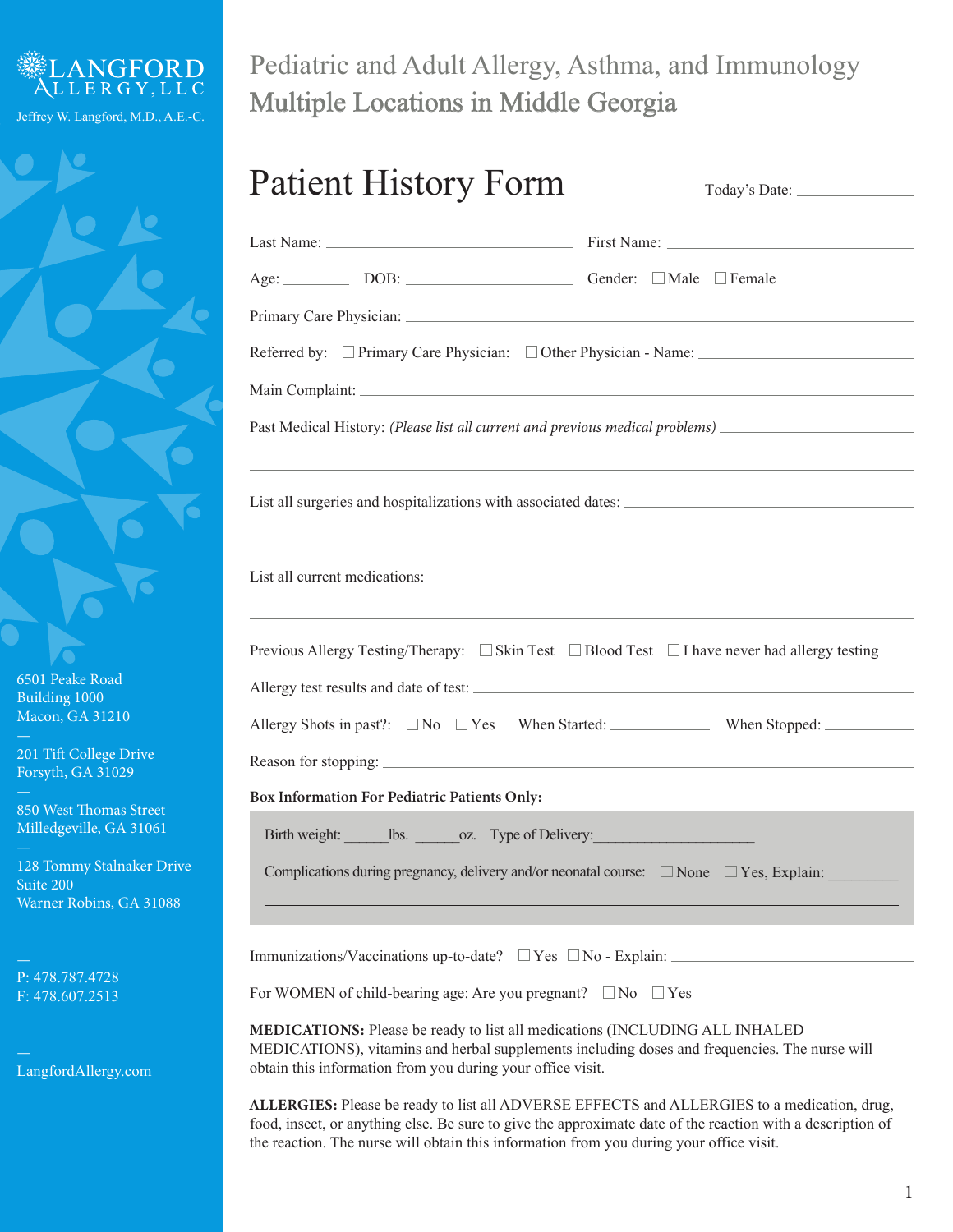FAMILY HISTORY:

| <b>SOCIAL HISTORY:</b>                                                                                                                         |                                                                                                                         |                                                    |                                    |
|------------------------------------------------------------------------------------------------------------------------------------------------|-------------------------------------------------------------------------------------------------------------------------|----------------------------------------------------|------------------------------------|
| Box Information For Pediatric Patients Only:                                                                                                   |                                                                                                                         |                                                    |                                    |
|                                                                                                                                                | Does your child attend day care?: $\square$ No $\square$ Yes $\square$ Not applicable                                   | School Grade:                                      |                                    |
| Smoking exposure:                                                                                                                              | $\Box$ No smoke exposure $\Box$ Parent, relative or guardian smoke outdoors only                                        |                                                    |                                    |
|                                                                                                                                                | $\Box$ Parent, relative or guardian smoke indoors, outside and/or in the car.                                           |                                                    |                                    |
|                                                                                                                                                |                                                                                                                         |                                                    |                                    |
|                                                                                                                                                | Tobacco Use: $\Box$ No $\Box$ Yes - Type: $\Box$                                                                        |                                                    |                                    |
|                                                                                                                                                |                                                                                                                         |                                                    |                                    |
|                                                                                                                                                |                                                                                                                         |                                                    |                                    |
|                                                                                                                                                | If not currently smoking, have you ever smoked in the past: $\square$ No $\square$ Yes - Number of years smoked:        |                                                    |                                    |
|                                                                                                                                                | When did you quit?                                                                                                      |                                                    |                                    |
|                                                                                                                                                | Alcohol use: $\Box$ None $\Box$ Yes - Frequency: $\Box$ $\Box$ Occasional $\Box$ Other: $\Box$ Occasional $\Box$ Other: |                                                    |                                    |
|                                                                                                                                                | Drug use: $\Box$ None $\Box$ Yes - Explain:                                                                             |                                                    |                                    |
| <b>ENVIRONMENTAL HISTORY:</b><br>Do you live in a: $\Box$ House $\Box$ Apartment $\Box$ Other: $\Box$ And $\Box$ Age of Home/Apartment: $\Box$ |                                                                                                                         |                                                    |                                    |
| Length of time living in your home:                                                                                                            |                                                                                                                         |                                                    |                                    |
| Check if you have the following:                                                                                                               |                                                                                                                         |                                                    |                                    |
| $\Box$ Basement                                                                                                                                | $\Box$ Crawl space                                                                                                      | $\Box$ History of flooding or water damage in home |                                    |
| $\Box$ Obvious mold in home, basement or crawl space                                                                                           |                                                                                                                         | $\Box$ Problems with roaches, mice or rats in home |                                    |
| $\Box$ Carpet                                                                                                                                  | $\Box$ Area rugs                                                                                                        | $\Box$ Use of dust mite encasements                |                                    |
| Heating/Air conditioning/Air Quality:                                                                                                          |                                                                                                                         |                                                    |                                    |
| $\Box$ Central forced air conditioning and heating                                                                                             |                                                                                                                         | $\Box$ Window unit air conditioning                | $\Box$ No air conditioning         |
| $\Box$ Gas heating                                                                                                                             | $\Box$ Electric heating                                                                                                 | □ Other heating -Type: <u>_________</u>            |                                    |
| $\Box$ Gas stove                                                                                                                               | $\Box$ Electric stove                                                                                                   | $\Box$ Humidifier                                  | $\Box$ Dehumidifier                |
| $\Box$ Humidity gauge                                                                                                                          | Vacuum at least weekly                                                                                                  | $\Box$ Central air filter                          | $\Box$ Portable air filter present |
| $\Box$ HEPA air filter present                                                                                                                 | $\Box$ Fireplace present                                                                                                |                                                    |                                    |

Please state any medical problems in the family:  $\square$  No significant medical problems in the family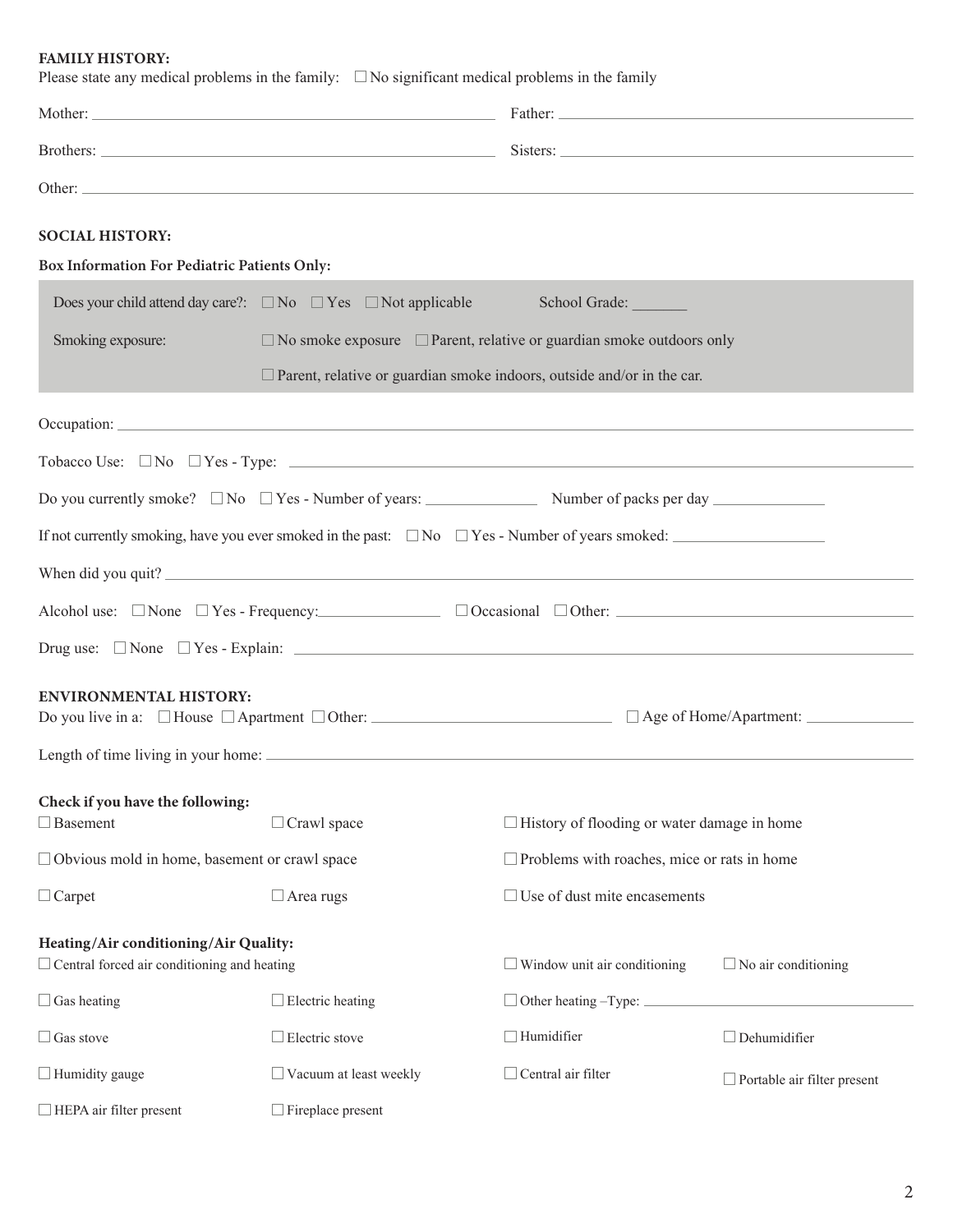### Pets:

| Pets:                                | $\Box$ Cat – How many? $\Box$ $\Box$ Dog – How many? $\Box$ $\Box$ Other: $\Box$ |                                   |                                      |
|--------------------------------------|----------------------------------------------------------------------------------|-----------------------------------|--------------------------------------|
| <b>REVIEW OF SYMPTOMS:</b>           | (Please check any symptoms that you have had in the past 3 months)               |                                   |                                      |
| <b>Constitutional Symptoms:</b>      |                                                                                  |                                   |                                      |
| $\Box$ Fever                         | $\Box$ Chills                                                                    | $\Box$ Fatigue                    | $\Box$ Headaches                     |
| $\Box$ Night Sweats                  | $\Box$ Decreased appetite                                                        | $\Box$ Difficulty sleeping        | $\Box$ Weakness                      |
| $\Box$ Weight Loss                   | $\Box$ Weight Gain                                                               |                                   |                                      |
| Eyes:                                |                                                                                  |                                   |                                      |
| $\Box$ Wear contact lenses           | $\Box$ Blurred Vision                                                            | $\Box$ Double Vision              | $\Box$ Swelling                      |
| $\Box$ Excess tearing                | $\Box$ Itching                                                                   | $\Box$ Redness                    |                                      |
| Ears/Nose/Mouth/Throat:              |                                                                                  |                                   |                                      |
| $\Box$ Hearing loss or ringing       | $\Box$ Earaches or drainage                                                      | $\Box$ Itching or popping of ear  | $\Box$ Sneezing                      |
| $\Box$ Snoring                       | $\Box$ Nasal congestion                                                          | $\Box$ Nose Bleeds                | $\Box$ Sinus pressure                |
| $\Box$ Nasal itching                 | $\Box$ Post-nasal drip                                                           | $\Box$ Runny nose                 | $\Box$ Sore throat                   |
| Cardiovascular (Heart):              |                                                                                  |                                   |                                      |
| $\Box$ Chest pain                    | $\Box$ Irregular heart beat                                                      | $\Box$ Heart murmur               | $\Box$ Heart racing                  |
| $\Box$ Swelling of legs              | $\Box$ Shortness of breath lying down                                            |                                   |                                      |
| Respiratory (Lungs):                 |                                                                                  |                                   |                                      |
| $\Box$ Cough                         | $\Box$ Wheezing                                                                  | $\Box$ Shortness of breath        | $\Box$ Chest tightness               |
| $\Box$ Coughing up blood             | $\Box$ Difficulty getting air OUT                                                |                                   |                                      |
| Gastrointestinal:                    |                                                                                  |                                   |                                      |
| $\Box$ Nausea                        | $\Box$ Vomiting                                                                  | $\Box$ Diarrhea                   | $\Box$ Constipation                  |
| $\Box$ Heartburn                     | $\Box$ Abdominal pain                                                            | $\Box$ Bright red blood in stools | $\Box$ Black stools                  |
| Urinary:                             |                                                                                  |                                   |                                      |
| $\Box$ Frequent urination            | $\Box$ Painful/burning urination                                                 | $\Box$ Blood in urine             | $\Box$ Difficulty stopping urination |
| $\Box$ Difficulty starting urination | $\Box$ Large urinary volume                                                      |                                   |                                      |
| Musculoskeletal:                     |                                                                                  |                                   |                                      |
| $\Box$ Painful joints                | $\Box$ Swelling of joints                                                        | $\Box$ Redness of joints          | $\Box$ Muscle pain                   |
| $\Box$ Back pain                     | $\Box$ Pain down back of legs                                                    |                                   |                                      |
| Integumentary (Skin):                |                                                                                  |                                   |                                      |
| $\Box$ Dry Skin                      | $\Box$ Itchy skin                                                                | $\Box$ Rash                       | $\Box$ Change in skin color          |
| $\Box$ Nail changes                  | $\Box$ Change in hair                                                            |                                   |                                      |
| Neurological:                        |                                                                                  |                                   |                                      |
| $\Box$ Recurrent headache            | $\Box$ Seizures                                                                  | $\Box$ Numbness or tingling       | $\Box$ Muscle weakness               |
| $\Box$ Tremors                       | $\Box$ Loss of sensation                                                         | $\Box$ Loss of balance            | $\Box$ Memory difficulty             |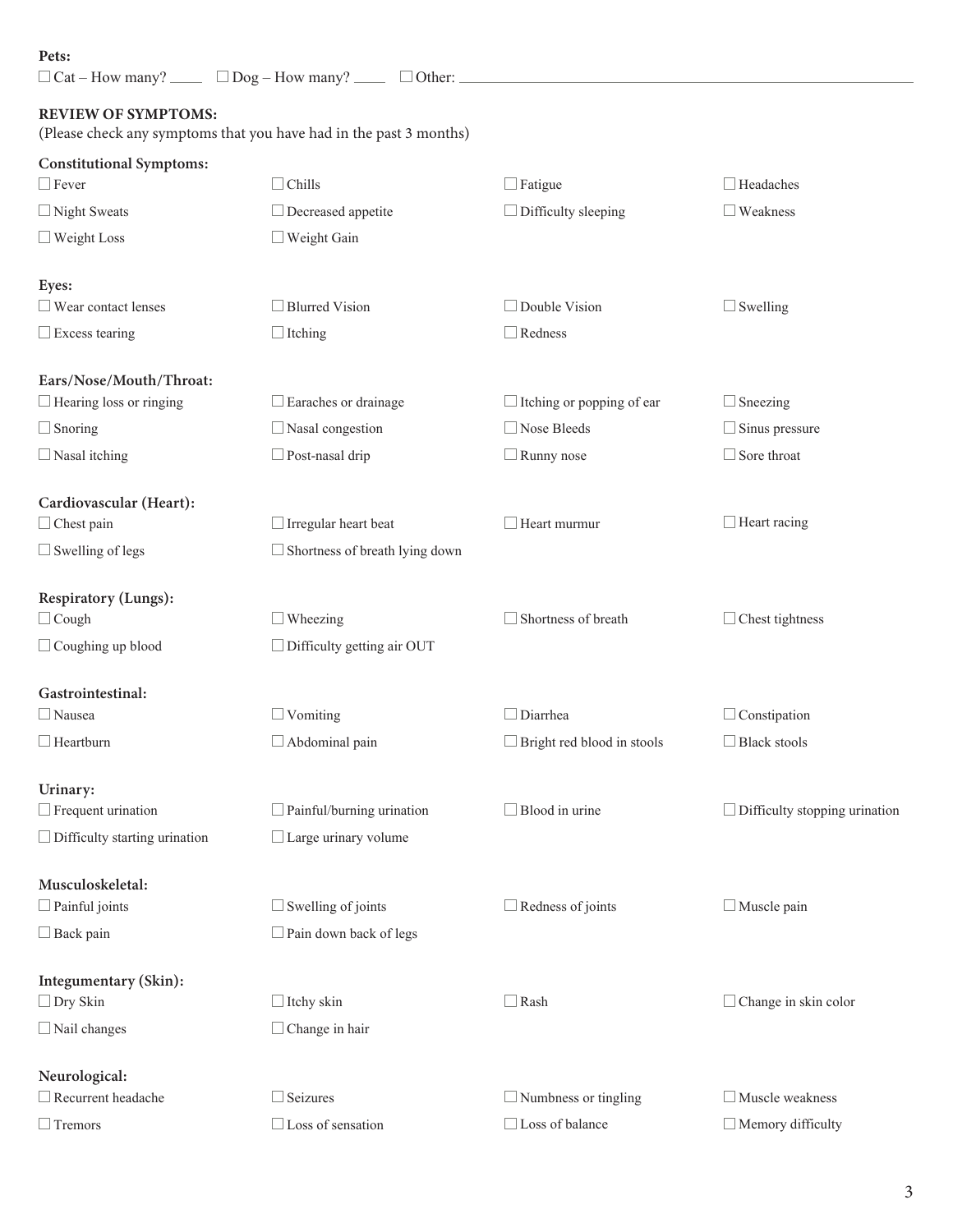| Psychiatric:<br>$\Box$ Nervousness                                     | Depression                                                                                | $\Box$ Confusion                  | $\Box$ Insomnia                     |
|------------------------------------------------------------------------|-------------------------------------------------------------------------------------------|-----------------------------------|-------------------------------------|
| Endocrine:<br>$\Box$ Heat/Cold Intolerance                             | Excessive thirst                                                                          | $\Box$ Thyroid swelling/Goiter    | $\Box$ Glandular or hormone problem |
| Hematologic/Lymphatic (Blood and Lymph nodes):<br>$\Box$ Easy bleeding | <b>Easy bruising</b>                                                                      | $\Box$ Difficult to stop bleeding | Enlarged glands/lymph nodes         |
| Allergic/Immunologic:<br>$\Box$ Hay fever symptoms                     | □ Bee/Wasp/Fire ant allergy                                                               | $\Box$ Frequent pneumonia         | $\Box$ Frequent skin infections     |
| $\Box$ Drug Allergies: $\Box$                                          | the control of the control of the control of the control of the control of the control of |                                   |                                     |
| Other:<br>$\Box$ Other:                                                |                                                                                           |                                   |                                     |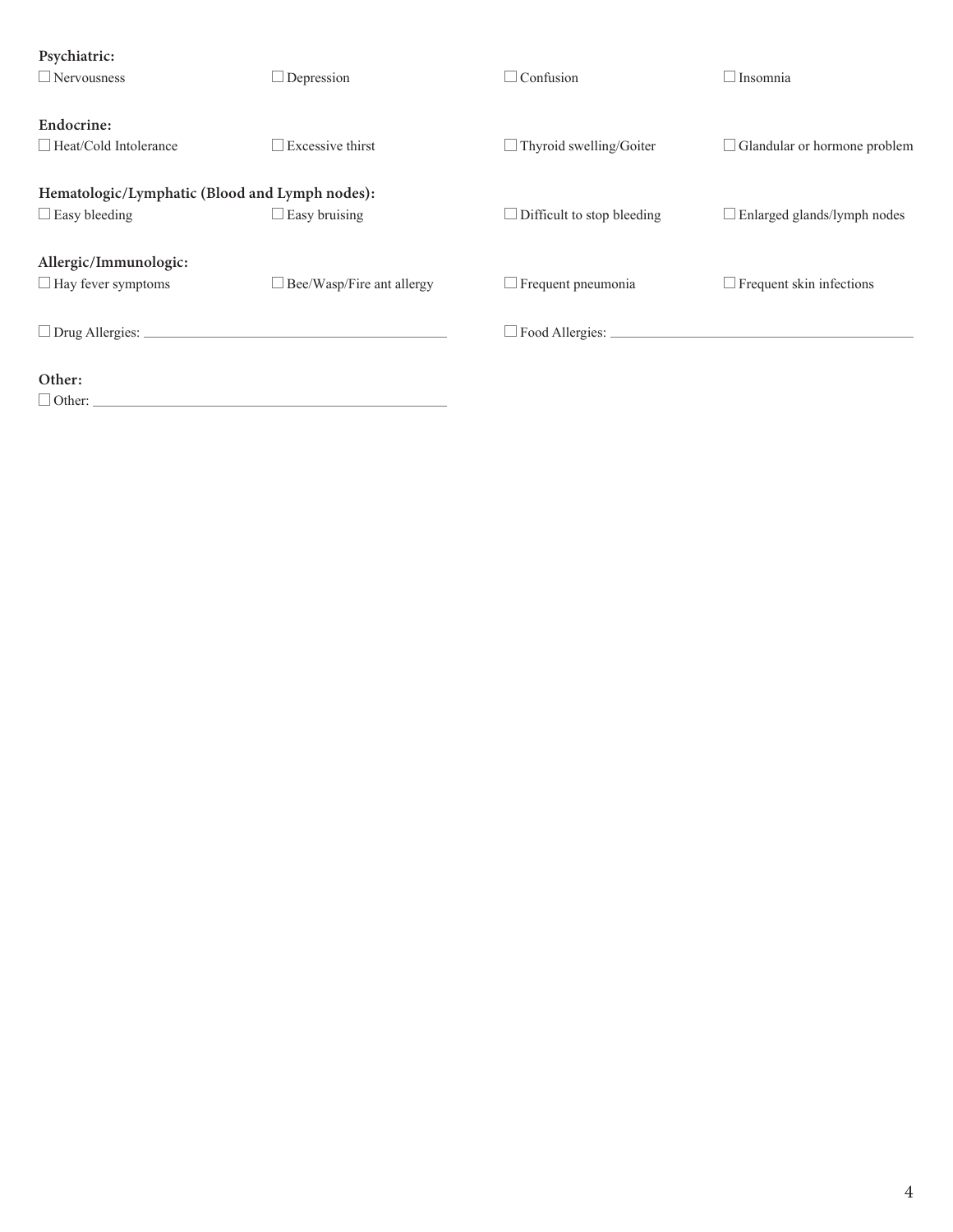

6501 Peake Road Building 1000 Macon, GA 31210

201 Tift College Drive Forsyth, GA 31029

850 West Thomas Street Milledgeville, GA 31061

128 Tommy Stalnaker Drive Suite 200 Warner Robins, GA 31088

P: 478.787.4728 F: 478.607.2513

LangfordAllergy.com

## Pediatric and Adult Allergy, Asthma, and Immunology Multiple Locations in Middle Georgia

# PATIENT FINANCIAL RESPONSIBILITY

Thank you for choosing Langford Allergy, LLC as your healthcare provider. We are committed to provide you with the best quality care. We ask that you please read and sign this form acknowledging your understanding of our patient financial policies.

Insurance Coverage: It is the patient's responsibility to be familiar with their insurance coverage, policy provisions, exclusions and limitations, as well as requirements for authorizations. We attempt to verify that your coverage is active at the time of your visit. However, we depend on you to provide us with the most accurate information. If for any reason, your coverage is not active you must know that the cost of the visit is your responsibility.

- Change of Insurance: If you have had any changes to your insurance coverage, you must notify us immediately.
- Referrals: It is your responsibility to obtain referrals whenever required by your insurance plan. We will assist you whenever possible. If you change your Primary Care Physician, you must notify us immediately and obtain a new referral.
- Co-Payment, Co-Insurance and Deductibles: You must pay for your Co-Payment at the time of your visit. If your plan has a deductible and/or co-insurance, we will collect a portion at the time of your visit.
- Non-Covered Services: Patients are responsible for non-covered services when they are denied by their insurance company.
- Lab work: Your physician may order lab work. It is your responsibility to confirm whether the lab work is covered under your insurance plan.

I have read the financial policies contained above, and my signature below serves as acknowledgement of a clear understanding of my financial responsibility. I understand that if my insurance company denies coverage and/or payment for services provided to me, I assume financial responsibility and will pay all such charges.

Signature of Patient or Authorized Representative:

Print name of Patient or Authorized Representative:

Witness Signature:

Date:

Relationship to Patient:

Date: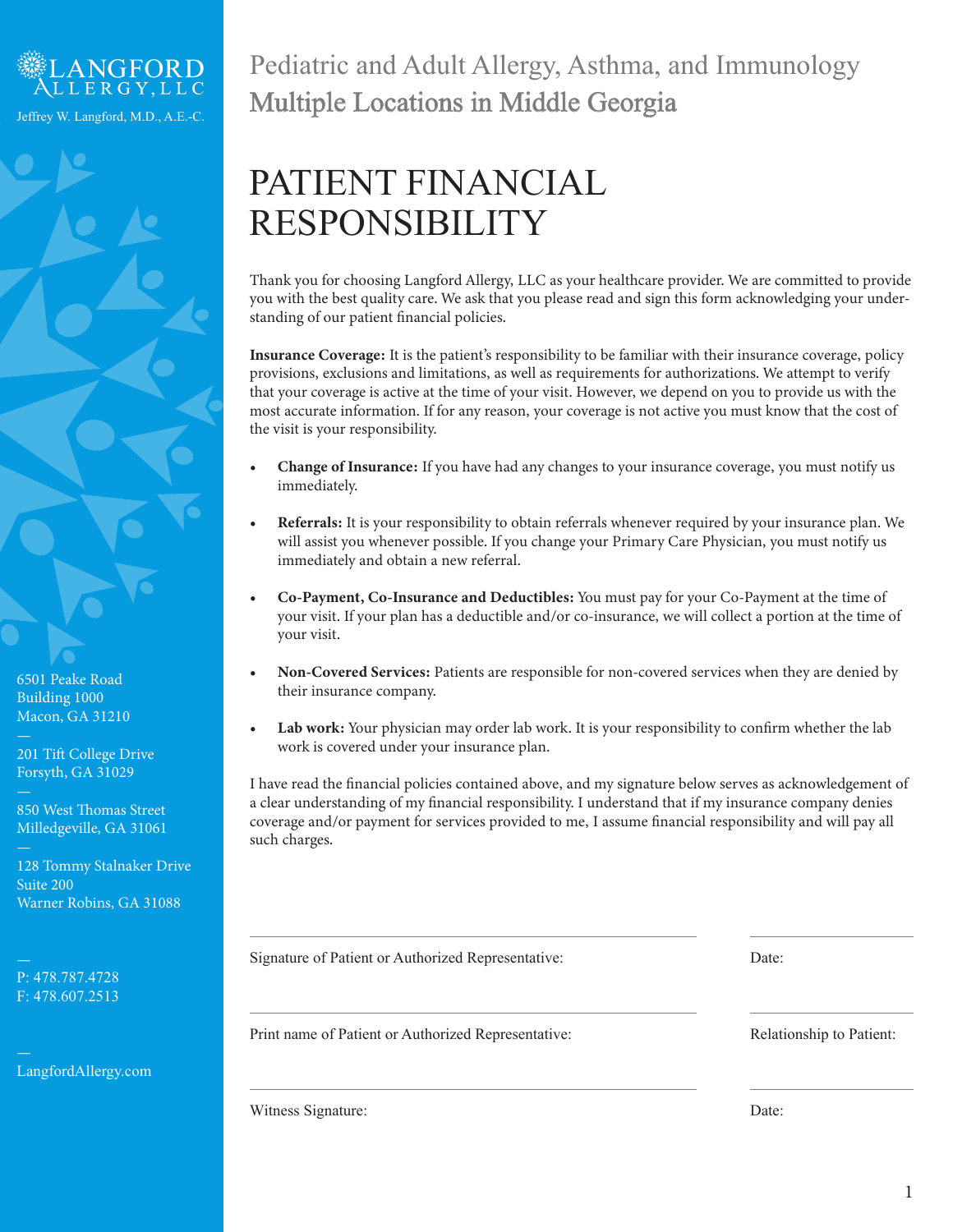# PHARMACY INFORMATION SHEET

| Patient Name:                         | <u> 1980 - Johann Stein, mars an deutscher Stein und der Stein und der Stein und der Stein und der Stein und der</u>                                                                                                                 |
|---------------------------------------|--------------------------------------------------------------------------------------------------------------------------------------------------------------------------------------------------------------------------------------|
|                                       | Pharmacy Name and Address: <u>example and a series of the series of the series of the series of the series of the series of the series of the series of the series of the series of the series of the series of the series of th</u> |
|                                       |                                                                                                                                                                                                                                      |
| MAIL ORDER PHARMACY ONLY              |                                                                                                                                                                                                                                      |
|                                       | $\Box$ CHECK HERE IF MAIL ORDER INFORMATION IS DIFFERENT FROM THE INFORMATION ABOVE.                                                                                                                                                 |
| If applicable, fill in the following: |                                                                                                                                                                                                                                      |
|                                       |                                                                                                                                                                                                                                      |
|                                       |                                                                                                                                                                                                                                      |
|                                       |                                                                                                                                                                                                                                      |
|                                       |                                                                                                                                                                                                                                      |
|                                       |                                                                                                                                                                                                                                      |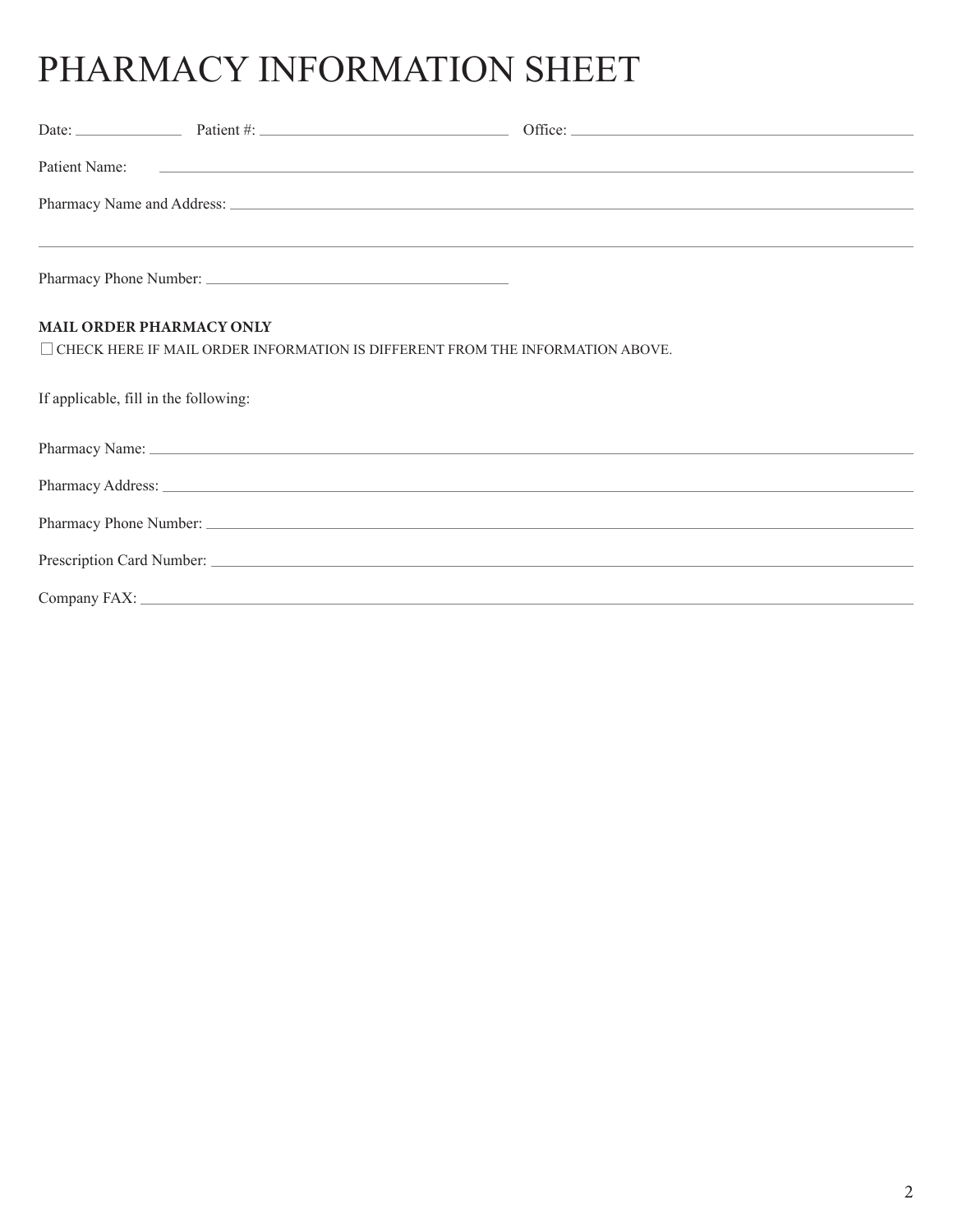## HOW DID YOU HEAR ABOUT US?

□ Physician- Specialist Social Media  $\Box$  Community Event  $\Box$  TV/Radio □ Urgent Care Physician- Primary Care Physician/Pediatrician Word of Mouth □ Hospital Emergency Room Internet Search  $\Box$  Health Insurance  $\Box$  I am a former patient  $\Box$  Cairn

Thank you for your collaboration! Make sure you follow us on our social media **O** @langfordallergy

### EMAIL UPDATES

The Physicians and Staff at Langford Allergy, LLC would like the opportunity to provide you with the latest information, news and messages that can benefit you and your treatment. To better serve you and contact you more efficiently, we ask you to provide us with your e-mail address. Please note that the use of email is intended only for use by Langford Allergy, LLC. Your email will never be sold or shared with any other third parties.

First and Last Name: Date: Date:

Email Address:

Thank you for your assistance!